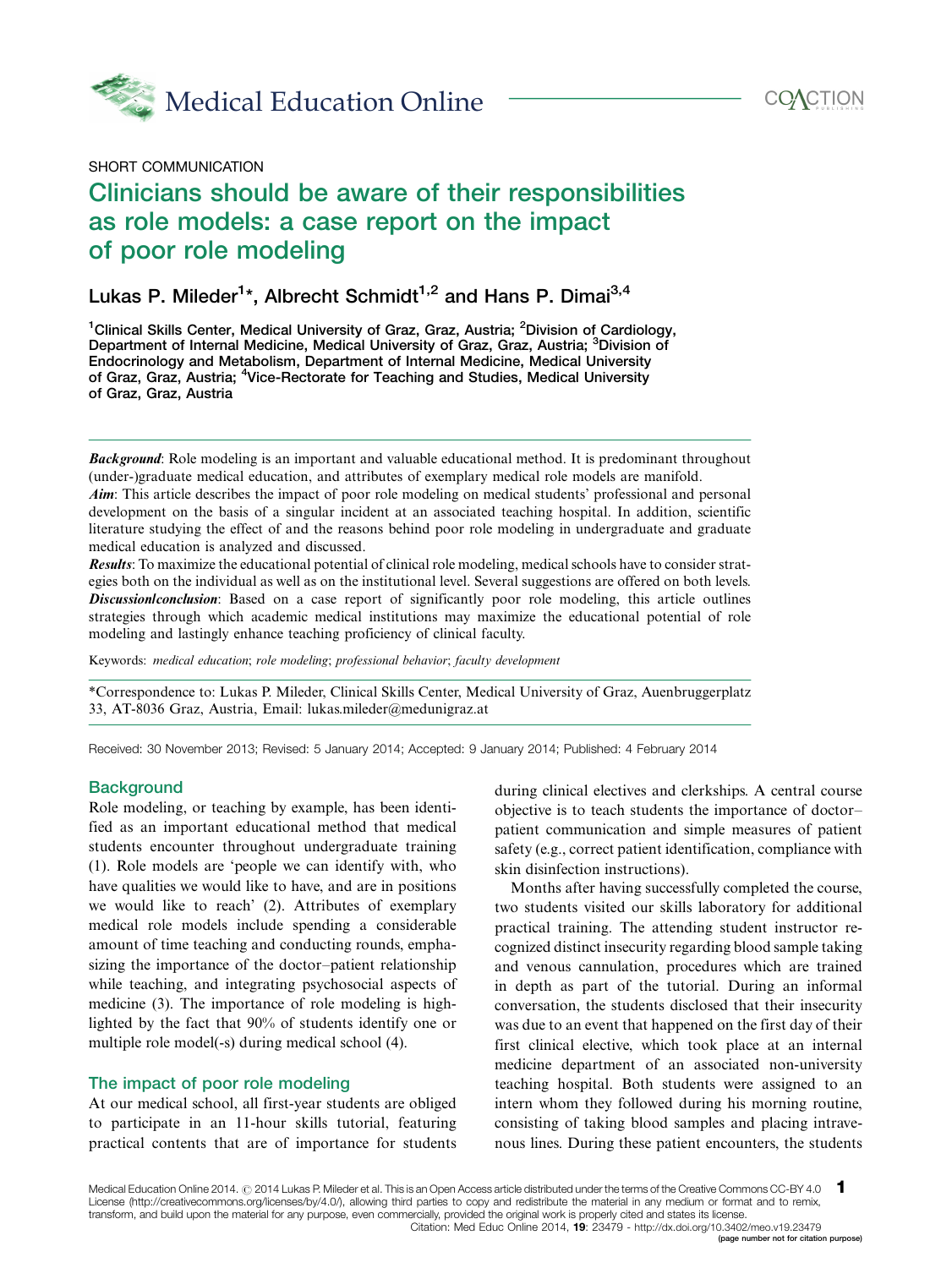recognized major deficiencies in medical practice and distinct interpersonal misbehavior on behalf of the intern. He never introduced himself to patients, just casually offered words of welcome while already preparing the equipment, and regularly used the phrase 'we need some blood for tests' instead of explaining the need for the procedure. When questions arose, the intern referred to his workload and asked patients to consult 'some students or nurses'. During at least four patient encounters, the intern neither changed his examination gloves nor cleaned the equipment tray once. Students reported that skin disinfection consisted of 'touching the planned puncture site with the disinfection swab for mere seconds'. During lunch break, the students asked the intern about the differences between his way of practicing and what they had learned. Allegedly, the intern told them with a sarcastic smile, 'That's good in the skills lab. This, however, is the real world with a different set of practices and rules'.

During the subsequent 3 weeks, the students observed many other clinicians during their daily practice. They described most of these encounters as positive, but still this first experience had left its mark. Both students acknowledged that they actively avoided practical training opportunities. The confusion about whose example to follow made them feel desperate and helpless. When asked why they had not contacted any other clinical teacher, fear of negative consequences for themselves and shame about their inexperience were named as reasons.

It can be assumed that this event is no singular case and, therefore, medical schools have to identify strategies to prevent such happenings. Jackson et al. (5) reported that despite the presence of students, clinical staff are not always willing or capable of performing aseptic practice correctly. In some instances, students were instructed by clinicians to deliberately perform bad practice, causing even more concern. Patient harm as a result of medical care is common, with nosocomial infections and procedurerelated consequences being among the most frequent causes (6). Active failures (errors and deviations from policies) and individual factors (e.g., inexperience, stress, personality) have been identified as the main reasons for patient safety incidents (7).

A survey among medical students reported that 61% had witnessed unethical behavior by medical team members at least once (8). These students were much more likely to have acted unethically themselves. Sixtytwo percent of the students agreed that some of their ethical principles had been eroded or lost since starting medical school, and 38% stated displeasure with their personal ethical development.

#### **Discussion**

Most clinical staff members are aware of their responsibilities as teachers and role models, and hold themselves to high standards. The aforementioned examples of poor role modeling may be due to clinicians' workload, inexperience, lack of medical knowledge or little motivation to teach. Inappropriate conduct may also have its root in the fact that both students and residents often do not accurately judge their own behavior as (un-)professional (9, 10). Regardless of reasons, poor role modeling can cause inappropriate or even unethical behavior (8, 11-13). On the other hand, a recent study suggested that observation of so-called anti-models may represent a valuable experience for students, as it could serve as an effective mechanism of social learning (14). Still, as medical training is not 'just about the acquisition of new knowledge and skills, but about the acquisition of a physician identity and character' (11), this 'hidden curriculum' of at times improper conduct and practice needs to be countered by good role modeling. So how is this to be achieved?

Role modeling starts with individuals and reaches to the administration level of academic institutions. Therefore, in order to actively enhance the quality of clinical teaching and role modeling, strategies both on the individual and organizational level have to be considered. Suggestions are summarized in Table 1.

First and foremost, faculty members have to consciously realize that all of their interactions, personal opinions, and attitudes affect the students who follow and observe them (1), as role modeling occurs in any situation in which a student observes clinical staff. Didactic training, peer-mentoring programs for clinical teachers, and structured supervision by experienced educators may help

Table 1. Strategies for improvement of clinical role modeling

Raise awareness among clinical faculty on teaching responsibilities

Implementation of development programs on active teaching, delivering feedback, professional behavior, and ethics both in

Training of clinical teachers in self-reflective practice

undergraduate and graduate curricula

Provision of institutional support (administrative, financial)

Allocation of sufficient teaching time and focus on small-group teaching

Formal institutional recognition of dedicated clinical teachers

Standardization of teaching contents and communication of clinical learning objectives

Thorough assessment of organizational 'framework' and of explicit as well as implicit teaching and learning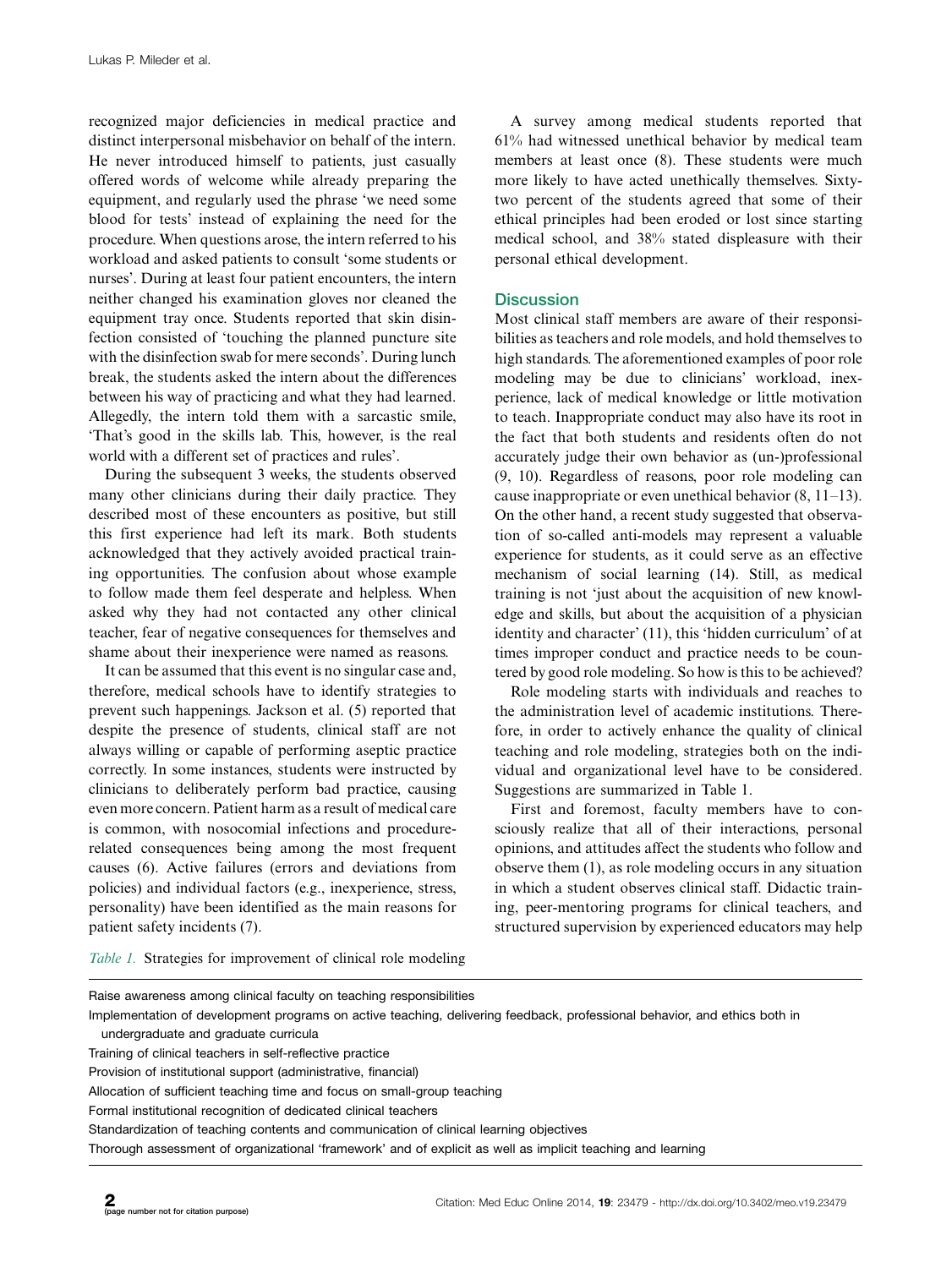to raise awareness among healthcare professionals about the importance of role modeling.

Clinical teachers have to intellectually challenge students while always maintaining a supportive attitude (15). Providing deliberate feedback on students' performance is another vital component of their learning experience (16). However, engaging students in active learning and delivering feedback in a constructive and sensitive manner requires both time and training. Therefore, medical schools should: 1) implement mandatory development programs for all staff members engaged in student education and 2) allow for sufficient feedback time in courses and clinical placements. It has been suggested to use video analyses for didactic training to provide clinical teachers a mechanism for self-discovery and improvement (17). Professional behavior and ethics should be dealt with during these trainings comprehensively (2). Such programs lead to significantly improved teaching quality among clinical staff (18). As today's medical students are the clinical teachers of tomorrow, educational interventions aiming at developing students' teaching skills should also be integrated in undergraduate curricula (19).

Self-reflection may be the primary method by which clinical teachers develop and increase their educational proficiency (13). Reflective practice has been identified as an effective instrument of personal and professional development; organized activities such as Balint groups may enhance physicians' personal awareness, which can lead to behavioral changes and help improving individual satisfaction, patient care, and clinical teaching quality (20).

Even the most skilled and enthusiastic teachers have to rely on institutional support in order to perform their craft at the highest level. This includes manifold aspects such as providing administrative help, financial resources, time for preparation and teaching itself, and, last but not least, institutional appreciation of those aiming to be exemplary. Availability of sufficient teaching time is highly critical to effective role modeling, as it requires dialogue, reflection, and debriefing to render lessons learnt through role modeling perceptible to the learner (21).

Standardization of teaching content may constitute another approach to improve clinical teaching. Academic institutions should draw up and communicate clinical learning objectives and ensure adherence to these standards. In addition, medical schools should provide healthcare teams with information on the experience of each student prior to clinical placements (15).

Finally, it has to be remembered that medical education encompasses a formal, an informal, and a hidden curriculum (11, 12). Role modeling takes place in all three areas. Medical schools have to take education behind formal curricula and course objectives seriously, as negative role modeling may have an especially serious impact within the random, unplanned, and highly interactive informal curriculum (21). Institutional culture such

as a lack of cohesiveness within healthcare teams, pronounced hierarchies, inadequate patient care, and organizational structures tolerating overwork or favoring research over teaching may also prevent positive role modeling (21). Therefore, academic institutions should thoroughly assess their organizational framework and deliberately investigate not only official curricula but also the implicit teaching and learning that takes place in hallways, locker rooms and cafeterias during lunch breaks and night shifts. While doing so, administrators should keep the following suggestion in mind, 'Educators need to focus less on what is taught in medical school and more on what is being learned' (12).

#### **Conclusion**

Every medical teacher should strive to be a positive role model, as educating future physicians is not only a privilege but also an obligation. Academic medical institutions have to realize that they are represented by every member of their teaching staff, be it in the classroom or at the patients' bedside, and that clinical teachers need skills, time, and care in order to display exemplary behavior (17). Therefore, thorough self-evaluation, as well as the installation and protection of organizational structures aiming at enhancing each teaching individual's motivation and proficiency, have to be every medical school's primary objectives.

#### Conflict of interest and funding

The authors report no conflict of interest and funding.

#### **References**

- 1. Ficklin FL, Browne VL, Powell RC, Carter JE. Faculty and house staff members as role models. J Med Educ 1988; 63: 392-6.
- 2. Paice E, Heard S, Moss F. How important are role models in making good doctors? BMJ 2002; 325: 707-10.
- 3. Wright SM, Kern DE, Kolodner K, Howard DM, Brancati FL. Attributes of excellent attending-physician role models. N Engl J Med 1998; 339: 1986-93.
- 4. Wright S, Wong A, Newill C. The impact of role models on medical students. J Gen Intern Med 1997; 12: 53-6.
- 5. Jackson D, Wall D, Bedward J. The sociocultural contribution to learning: why did my students fail to learn Aseptic Non-Touch Technique? Multidimensional factors involved in medical students' failure to learn this skill. Med Teach 2012; 34: e800-12.
- 6. Landrigan CP, Parry GJ, Bones CB, Hackbarth AD, Goldmann DA, Sharek PJ. Temporal trends in rates of patient harm resulting from medical care. N Engl J Med 2010; 363: 2124-34.
- 7. Lawton R, McEachan RR, Giles SJ, Sirriyeh R, Watt IS, Wright J. Development of an evidence-based framework of factors contributing to patient safety incidents in hospital settings: a systematic review. BMJ Qual Saf 2012; 21: 369-80.
- 8. Feudtner C, Christakis DA, Christakis NA. Do clinical clerks suffer ethical erosion? Students' perceptions of their ethical environment and personal development. Acad Med 1994; 69: 670-9.